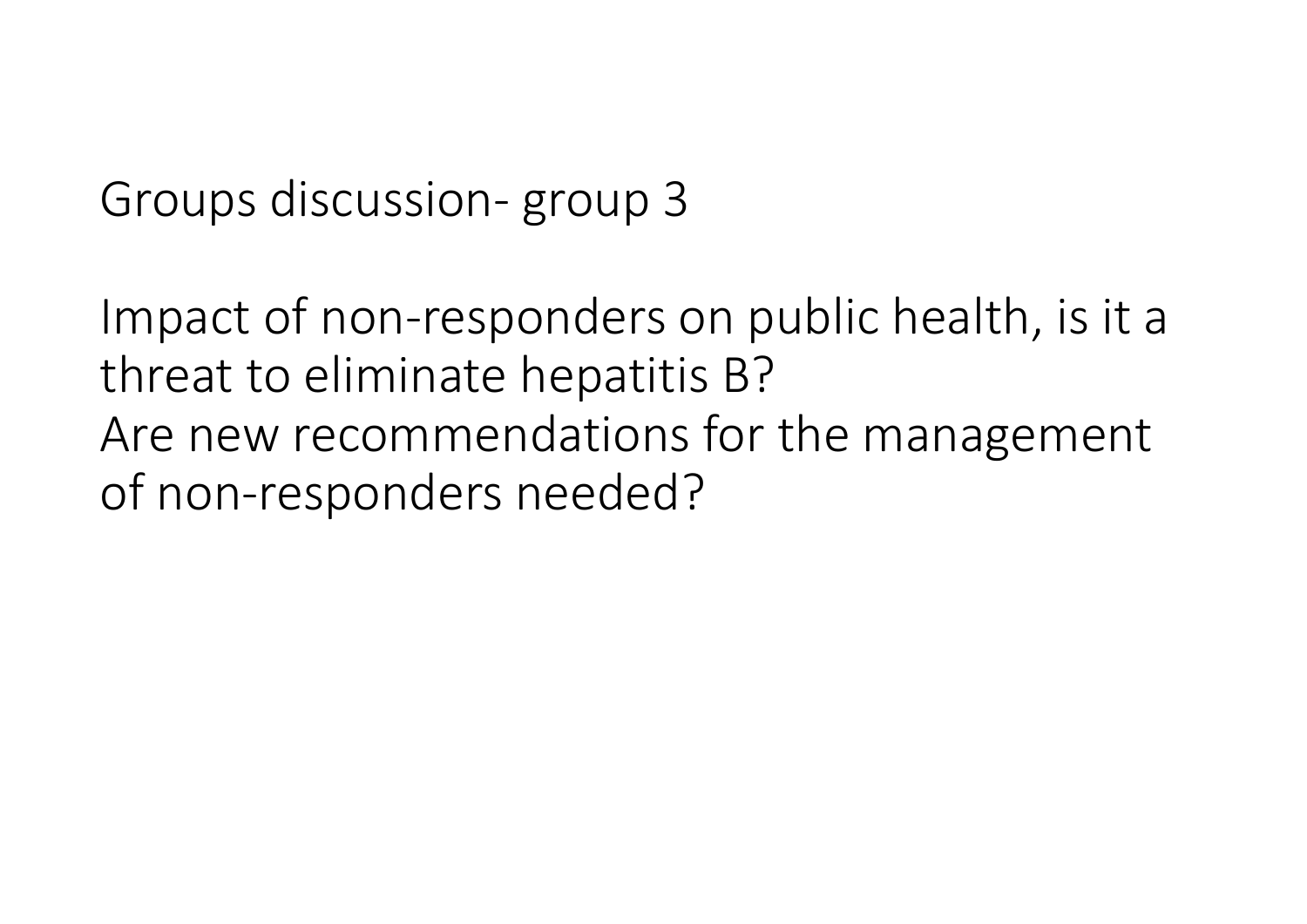## Does the "hurdle" has an impact on public health and/or the elimination goals

We have to consider two aspects of non‐response:

a) The non‐response in vaccinated newborns which can not be recognized on an individual basis

b) The non‐response in members of high‐risk groups (e.g. health care workers, people with high risk behaviour), who could be identified as non‐responders and should be treated adequately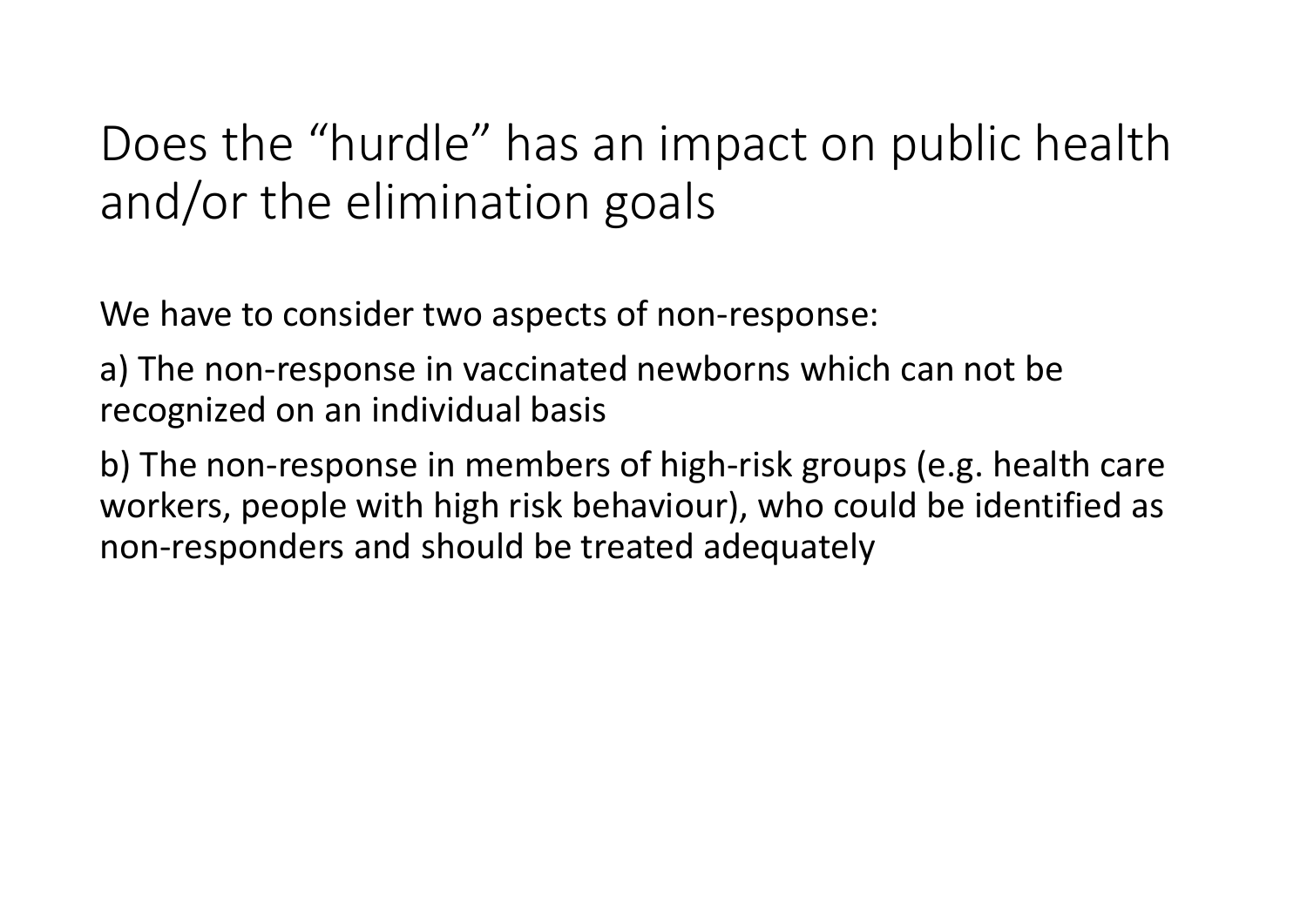## Does the "hurdle" has an impact on public health and/or the elimination goals

ad a) <sup>a</sup> certain percentage of newborns will not respond due to several reasons (genetic factors, immunological reasons, high viral load of the mother). The group agreed, that it has no impact on public health nor is it a threat to the elimination of hepatitis B, as long as vaccination is performed with good quality‐controlled vaccines under correct conditions.

ad b) vaccinated individuals of high risk groups identified as non‐ responders should be treated according to already existing guidelines (WHO 2017). This was seen by the group as <sup>a</sup> medical problem and not as a public health issue.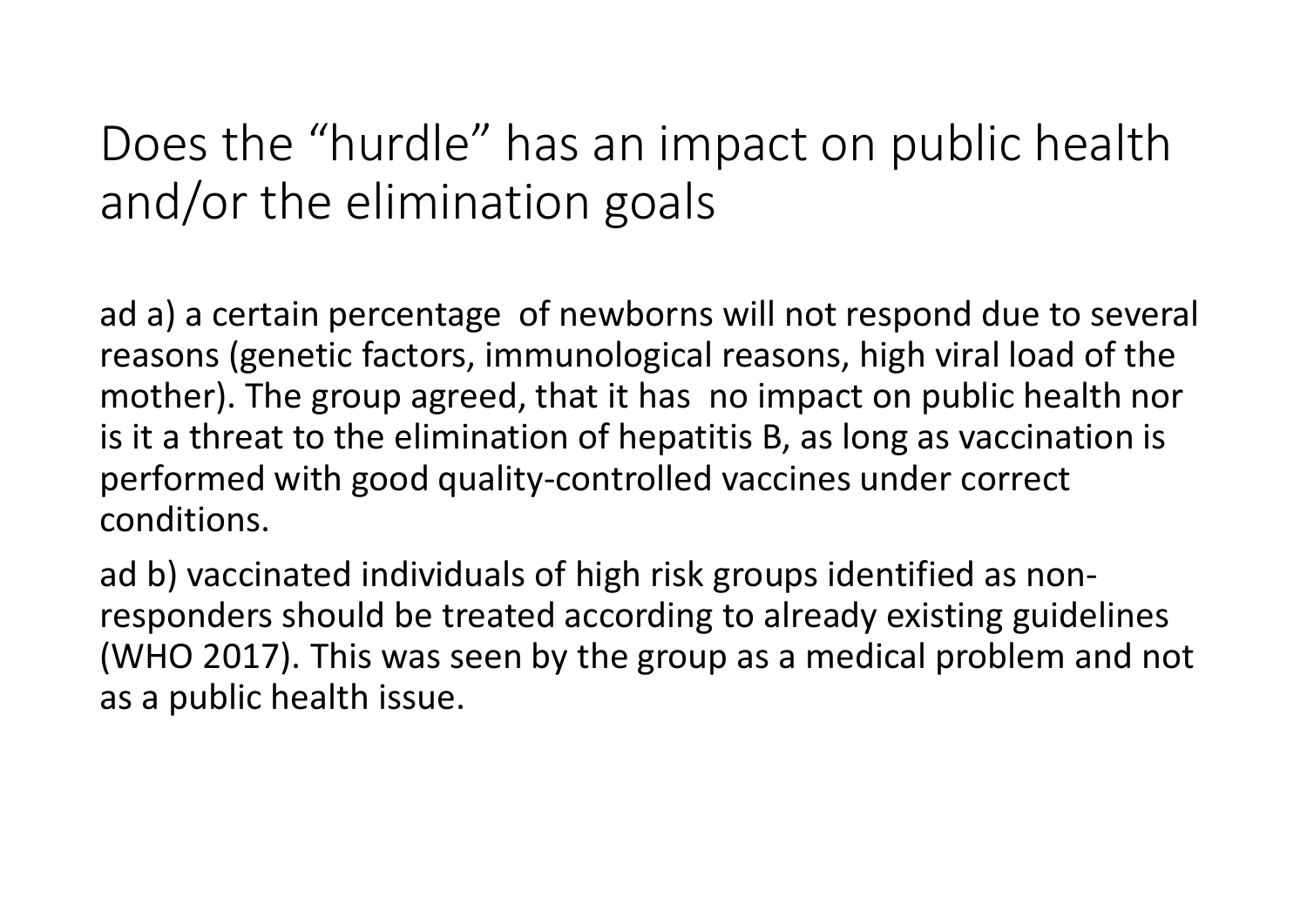## Is there <sup>a</sup> need to adopt or create guidelines/recommendations

The group agreed that it is necessary

- ‐ to define non‐responsiveness
- ‐ to make recommendations what to do in case of non‐response

Both subjects are adressed in the WHO position paper Hepatitis B vaccines (Weekly epidemiological record, No 27, 2017, 92, 369–392)

p 376: …… non‐responders to conventional yeast‐derived vaccines whose anti‐HBs antibody concentration does not reach 10 mIU/mL after 3 doses of HBV vaccine

p 380: Almost all individuals (infants, children, adolescents and adults) who do not respond to <sup>a</sup> primary 3‐dose series with anti‐ HBs antibody concentrations of ≥10 mIU/mL do respond to an additional 3‐dose vaccination series.